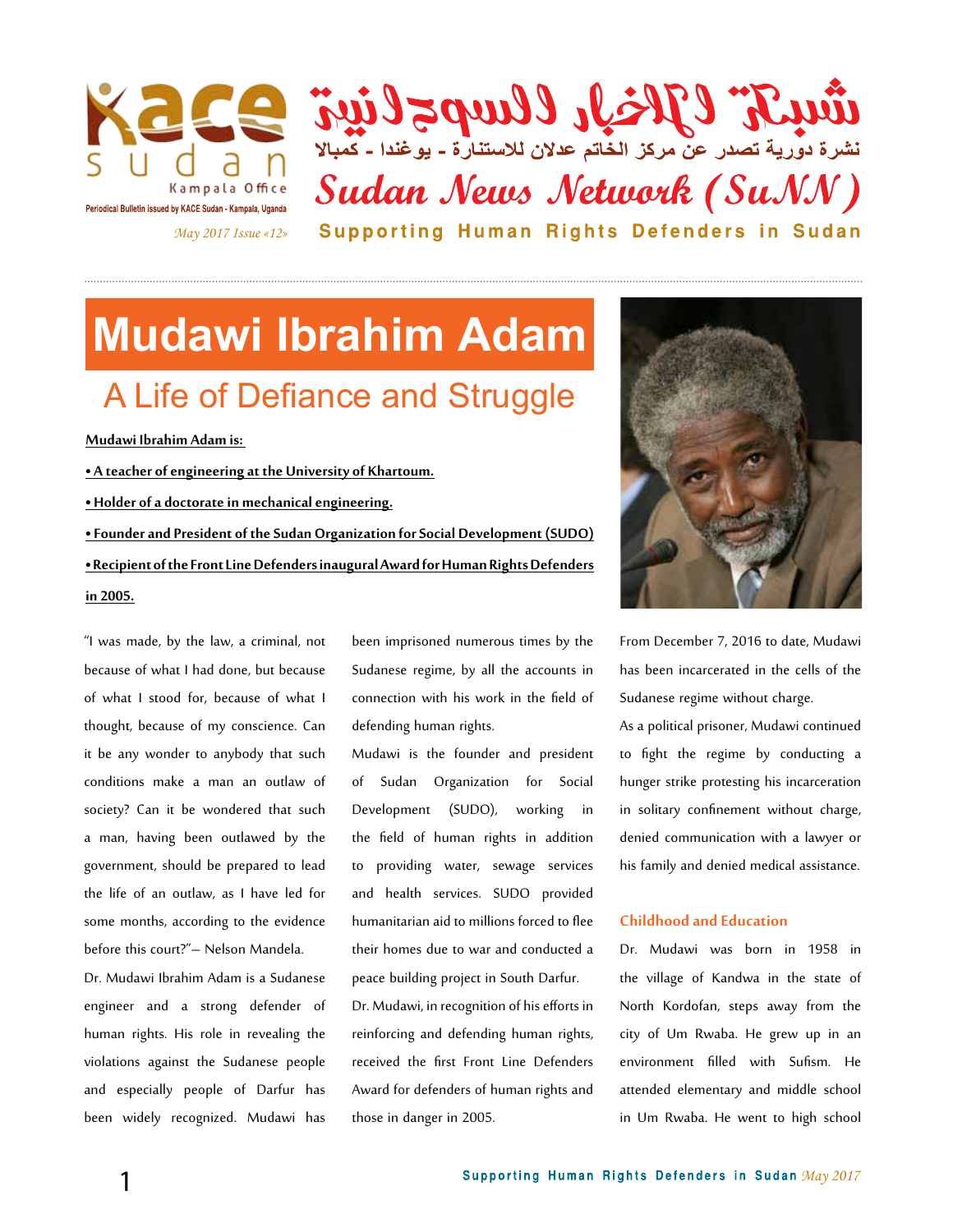at the Khour Taggat School and moved on to study at the Faculty of Engineering, University of Khartoum in 1974. In 1978, he graduated with honors from the Department of Mechanical Engineering. He continued his postgraduate studies and earned a doctorate degree in mechanical engineering from the same university in 1980.

Because Mudawi was full of passion and ambition, he headed to Britain where he studied business administration, and then went to America. He was so brilliant that he received training in one of America's greatest institutes: the NASA space agency. It was possible for him to settle there and benefit, due to his hard work, from great amounts of money, but he returned to Sudan to teach at the same university from which he graduated. He remained there until the Sudanese regime devised its project to purify the civil service of those who did not support it when was sacked alongside thousands of civil servants supposedly for the public good.



He returned again to teaching at the University of Khartoum despite the bitterness of injustice in order to not disappoint his students or spoil the future of the next generation.



#### **SUDO**

In April 2001, SUDO opened its headquarters in Khartoum, with Dr. Mudawi as its founder and first president. The organization quickly managed to open branches in Darfur, South Kordofan and Blue Nile states. It provided great services to the displaced of Darfur. SUDO also worked in the field of monitoring violations of human rights and international humanitarian law. It helped, through its thorough reports, to reveal serious violations in Sudan; furthermore, Dr. Mudawi managed to provide training for a large number of youth who were presidents of the organization's branches in the states. They are now some of the finest Sudanese human rights activists.

The SUDO's success brought trouble from the government. By the year 2009, SUDO, alongside other national and international organizations, was closed without any legal justification. Despite all the obstacles, Mudawi carried on and continued defending human rights. He fought the decree closing the organization in court and earned a decision that the closure was invalid. Yet, up to now, the authorities have not allowed the organization to return to work in the country.

#### **Loyalty and Gratitude**

Large advocacy campaigns aimed at releasing Dr. Mudawi and condemning his incarceration has been beautifully active. The best of those campaigns was when the lovely little hands of the little students of Kandwa Primary School raised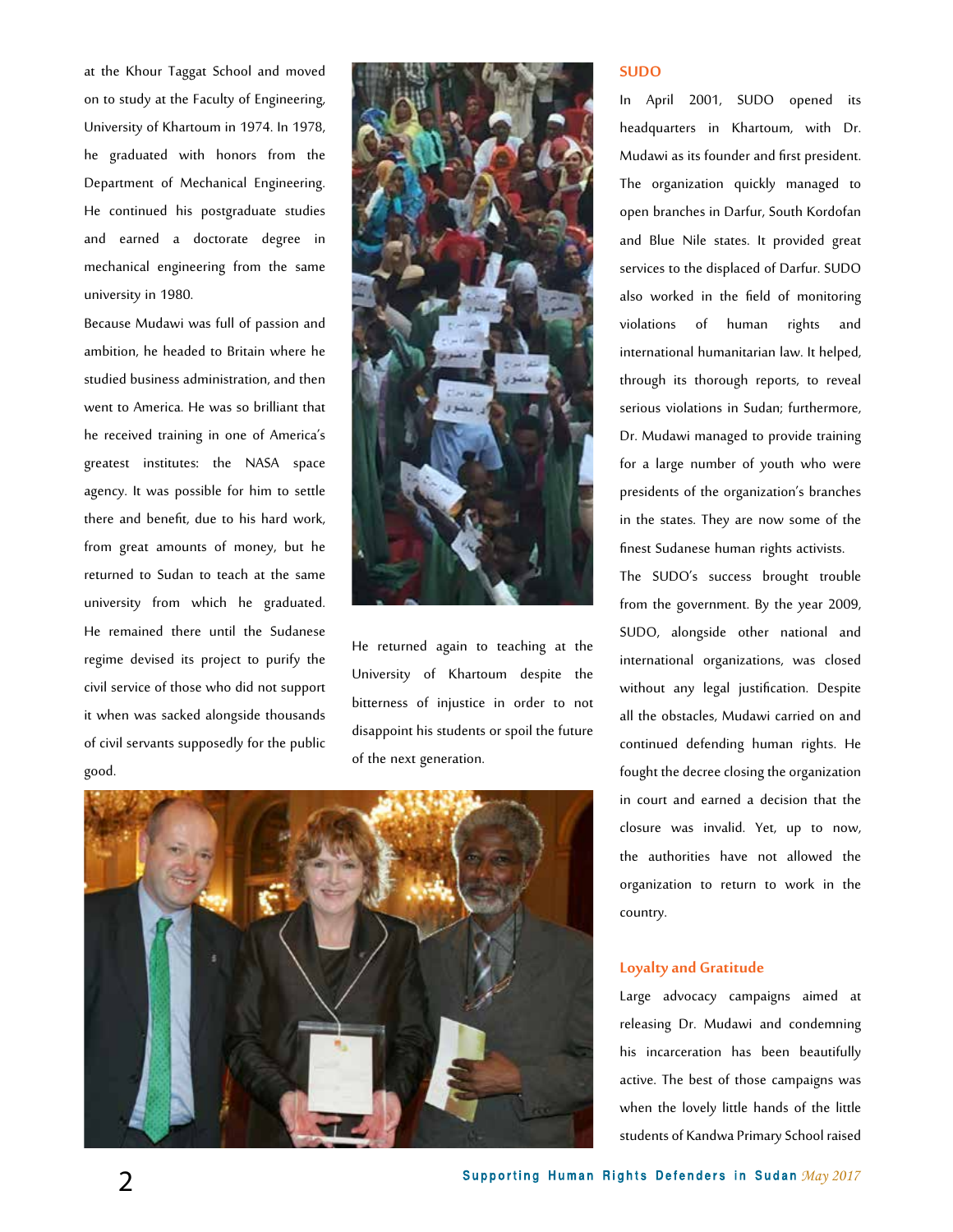signs calling for the release of their own son. Another campaign was conducted by the students and graduates of Faculty of Engineering of the University of Khartoum inside the university campus – they organized a protest defying the oppressive actions of the national security forces and supporting their teacher.

On March 22, 2017, Sabah Adam, Dr. Mudawi's spouse, wrote "regards to everyone who has cared and called out to ensure the wellbeing of Mudawi Ibrahim, the teacher of Mechanical Engineering at the University of Khartoum, who has been incarcerated for 30 days now with the prosecutor for state security; I would like to assure to you that he is alright, what is worrying is the continuation of incarceration and its renewal, as the legally allowable period of incarceration has passed. We hope for the best."

Simone De Stefani, the legal officer in Al-Karama Foundation for the Nile area, stated that "we are concerned about what is happening to Dr. Mudawi, the Sudanese authorities shall be responsible for their oppressive conduct against human rights defenders which violate Sudan's obligations under international humanitarian law."

#### **Arrest**

On December 7, 2016, Sudanese national security arrested Dr. Mudawi, despite the fact that he had not done anything wrong other than be active in defending human rights. It was like a tragic play, national security arrested his private driver, unlawfully searched his home and arrested him. National security went on and unlawfully arrested lawyer Tasniem Alzaki, refugee from AbuShook camp Hafiz Idras and Mudawi's accountant for his personal company



Noora Al-Ibead, among others. In an act that completely contradicts the law, Dr. Mudawi, while being incarcerated, was held in solitary confinement and was subjected to serious emotional pressure aimed at humiliating him. In response, he went on hunger strike calling on the government to either set him free or take him to a court of law.

Despite the fact that his case was forwarded to the prosecutor for state security in February 2017, no charges were officially pressed against him. This is clear evidence that national security controls and dominates the state. This was not Dr. Mudawi's first arrest. He has been subject to a long list of arrests that we cannot list in full, but in 2004 alone, he spent seven months detained in police custody.

Engineer Ashraf Al-Ja'ali concluded his article, titled "Chaos of the New Year 2017," with great and clear sorrow. "The government acted as if this was a black comedy, this is an unprecedented incident; after Dr. Mudawi went on a hunger strike protesting his incarceration without charge, national security registered an attempted suicide charge against him," he wrote harshly.

Furthermore, Mr. Nabil Adeeb, lawyer and member of Dr. Mudawi's defense, revealed that no charges had been pressed against Dr. Mudawi and his case had not reached a court of law. He adds that: "the problem is that Dr. Mudawi is being prosecuted through the media. Internet sites accuse Mudawi of serious charges. Some of these are official sites."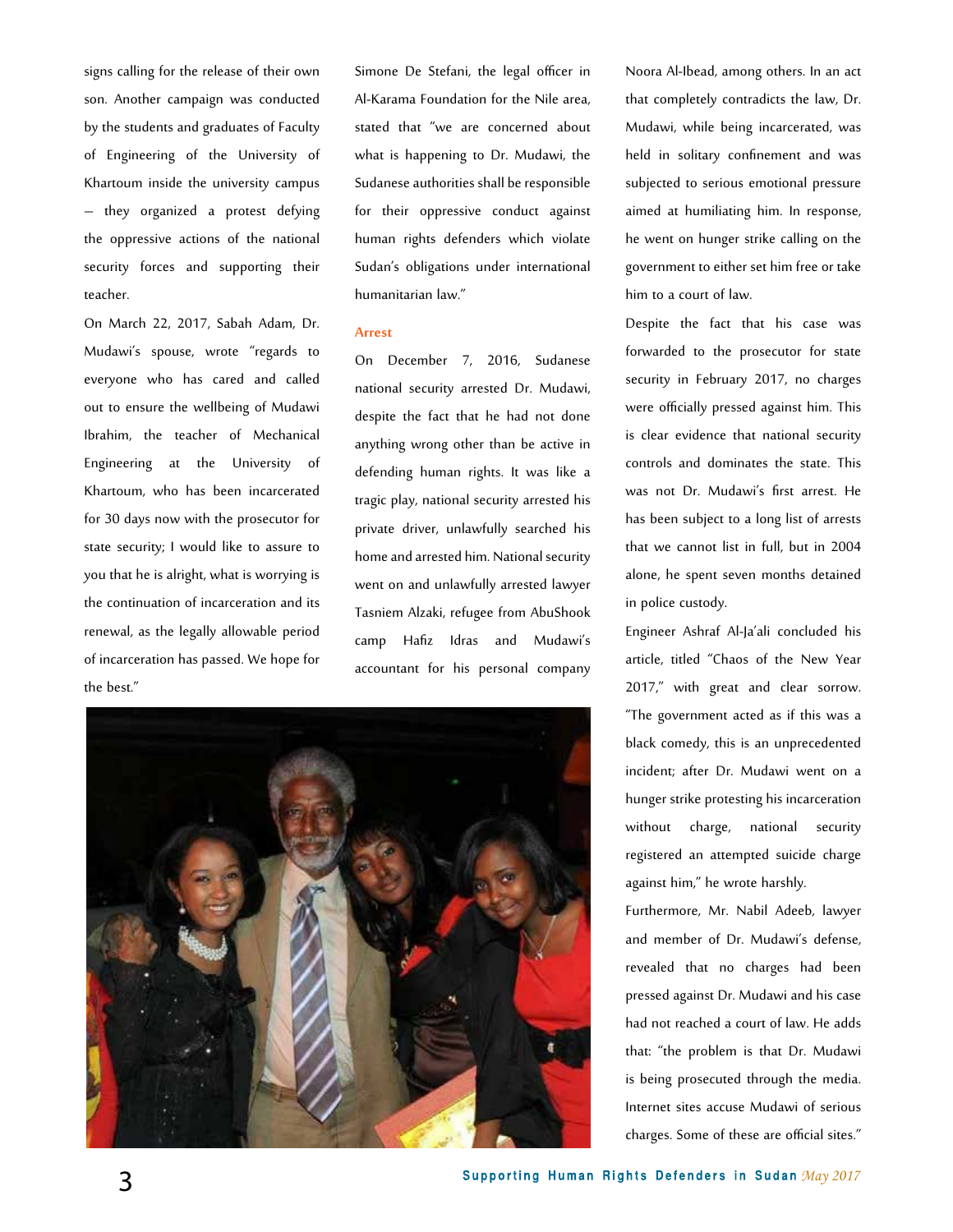Nabil Adeeb considers this to be against the law and a violation of Dr. Mudawi's rights as a citizen and as a defendant. He also stated that all accusations are to be presented to the court of law and should not be presented to the media, especially from official entities. Adeeb considers what Dr. Mudawi is facing an explicit violation of the law conducted by the state itself, which is the one that must enforce and maintain the law. "Officials should refrain from any statements so as not to influence the course of justice," Nabil Adeeb said. "What Dr. Mudawi is experiencing is a crime," he concluded. Dr. Mudawi's efforts and struggles have not been not wasted. In 2005, in recognition of his efforts he was awarded the Front Line Defenders prestigious award; it was an award to him and all those fighting for human rights. While he was preparing to travel to Dublin, Ireland, to the headquarters of the organization to receive his award, he was arrested by the security services forbidden to receive the award in person. While people in Dublin, Ireland were celebrating his efforts and contributions towards courageously defending rights, he was incarcerated in a national security prison cell. The award was received by his spouse Sabah, his daughter Huda and by the President of the Republic of Ireland, Mary McAleese. Mudawi was also awarded the Human Rights First award by the organization Human Rights First alongside Ludmilla Alexeeva from Russia.

#### **Perspectives**

When he agreed to take part in the national dialogue, which was called for by the president in 2014 and held in Khartoum by the government alongside fake, fabricated political parties and ineffectual armed movements, he received condemnation. Some of his friends were shocked; the question was why would Dr. Mudawi Ibrahim take part in a dialogue in which all the major opposition political parties and independent non-governmental/civil society organizations refused to take part, despite reports by some of those involved in the dialogue that his stances and opinions were very strong. Apart from that, some people not considered affiliated with the National Congress Party took part in the dialogue, for example Ahmed Ebraheem Dreij and Ebraheem Moniem Mansour.

Why did the ruling party not reward him for his efforts in the national dialogue and instead treat him like that? Was his aim to compromise the integrity of the Ingaz (National Congress Party) regime from the inside? Time, or else Dr. Mudawi Ibrahim himself, will tell. Academic and researcher Dr. Mohamed Jalal Hashim states that: "Dr. Mudawi Ibrahim is a person with a revolutionary nature, he was always active in a continuous movement seeking change in Sudan; this nature of his is very irritating for dictatorships, and as a result he has posed a danger to this regime ever since it took power. Dr. Mudawi was subject to arrest and expelled from the University of Khartoum like many other academics over the 27 years since the Ingaz government came to power. Subsequently, at the start of the recent movement which has been called civil disobedience, the regime targeted those who were considered to be of strong influence in the momentum of the events towards the revolution." This is why Dr. Mudawi was arrested.

#### **Entrepreneurship in the Labor Market**

Mudawi founded Lamda Engineering Company in 1994, a company working in the field of engineering manufacturing, building drinking water purification stations, manufacturing of spare parts for factories alongside small tools and agricultural machinery such as harvesters and water pumps. He received and obtained a number of patents for inventions, for example, he invented an oil squeezing, drilling machine for baobab seeds. Also, he is a consultant for many successful Sudanese companies and obtained the British Board Fellowship of Mechanical Engineers.

Dr. Mudawi Ibrahim is the husband of the great striver Ms. Sabah Adam and the father of three daughters and one son: Wafa'a, Weeni, Huda and Ibrahim.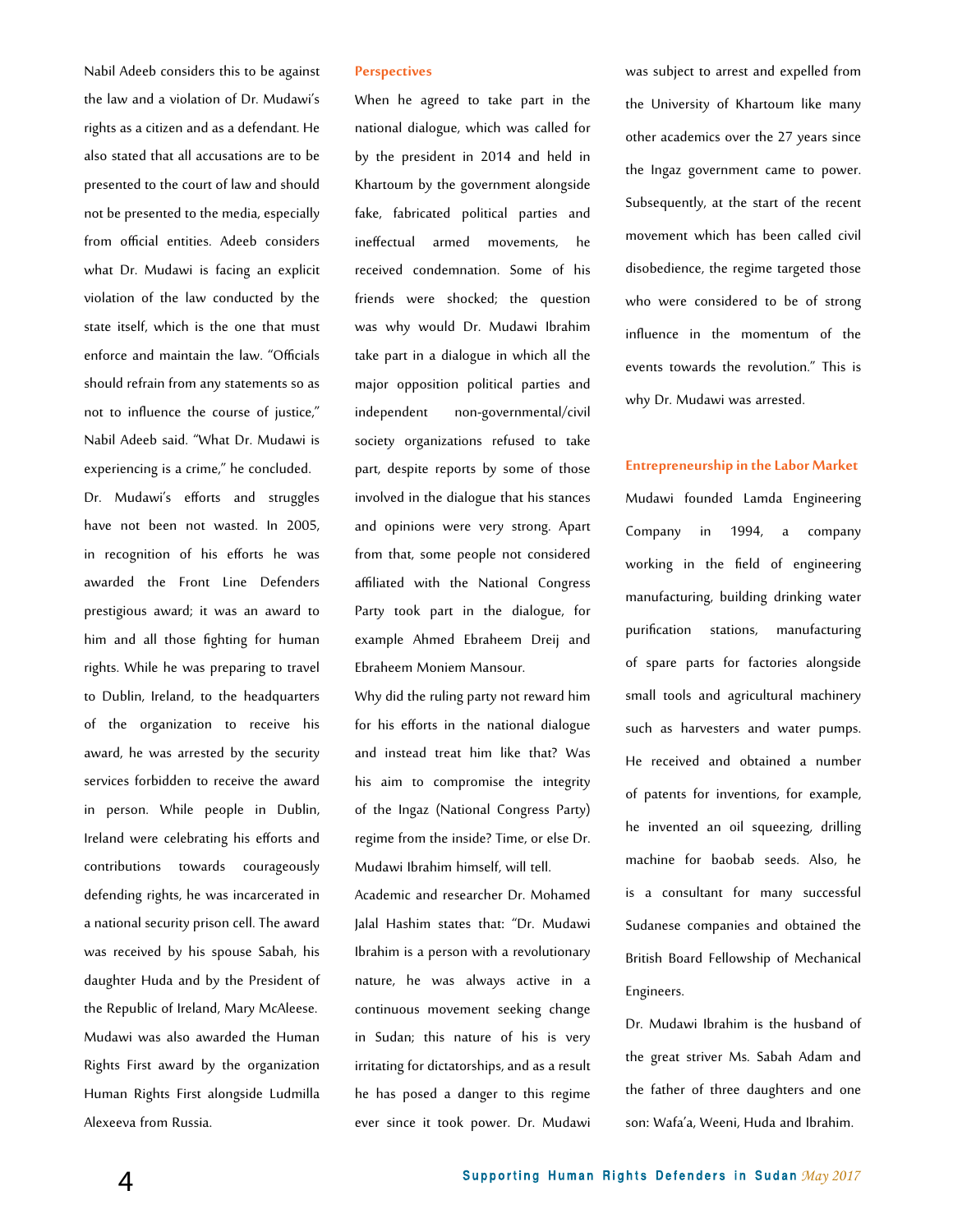# **Martyr Awadeya Agabna when justice falls!**

The facts of the case of martyr Awadeya Agabna bring to mind the extent to which the human soul is underestimated in Sudan, and the terrible behavior of law enforcement officers who are responsible for applying and reinforcing the law.

In this incident, there was a dispute between a citizen and the police. The case goes back to March 2012, when a quarrel took place in front of the house of the martyr Awadeya Agabna in Al-Daim district in Khartoum, between a police officer and her brother. The officer in charge, Hamid Ali Hamid, went back to the police station, re-armed himself and returned to their house. He fired a bullet at the family and Awadeya Agabna was shot dead instantly.

Awadeya Agabna joined the list of victims who have been killed by security forces which are protected by absolute immunities that prevent them from being held accountable. These incidents rarely reach the courtroom, and if they do are tried in courts that lack fair trial principles.

In accordance with the hierarchy of the Sudanese judiciary, the Supreme Court Advocacy Department revoked the decision of the Supreme Court Appeals Department, which had convicted first lieutenant Hamid Ali Hamid of the killing of Awadeya Agabna and ordered his execution. They instead ordered the convict to be jailed for two years and to pay «dia», or blood money, instead of executing him. The convict spent two full years in prison and was released upon completing his prison term.

In 2014, the Khartoum Criminal Court convicted the officer accused under Article 130 of the Criminal Code «homicide». After the case file was transferred to the Supreme Court, the court ordered a change in sentence and conviction. Some jurists view this decision as flawed, arguing that the crime was fullfledged, that the accused officer deliberately shot the victim and that all elements of the conviction are complete.

**Popular protests**

Immediately after the court›s decision, demonstrations took place in the main streets of the district of Al-Daim, the scene of the terrible crime and the place where the victim lived. The protesters called for justice.

The family of Awadeya Agabna said that it has completed a request for a review of the decision by the Supreme Court>s Appeals Department and will complete the legal process to see how things end. They added that a legal memorandum has been submitted to the same department appealing its initial decision.

Lawyer Idris Mokhtar says the sentence does not reflect the spirit of justice, especially since the case is clear and that the defendants have recorded confessions. He also said that the option of charging the accused with manslaughter is out of the question since he returned to the police station, armed himself and came to kill.

He added that the accused, a police officer and trainer at the police academy, had studied the rules of engagement and knew how to



**5 May 2017 May 2017 May 2017 May 2017 May 2017 May 2017**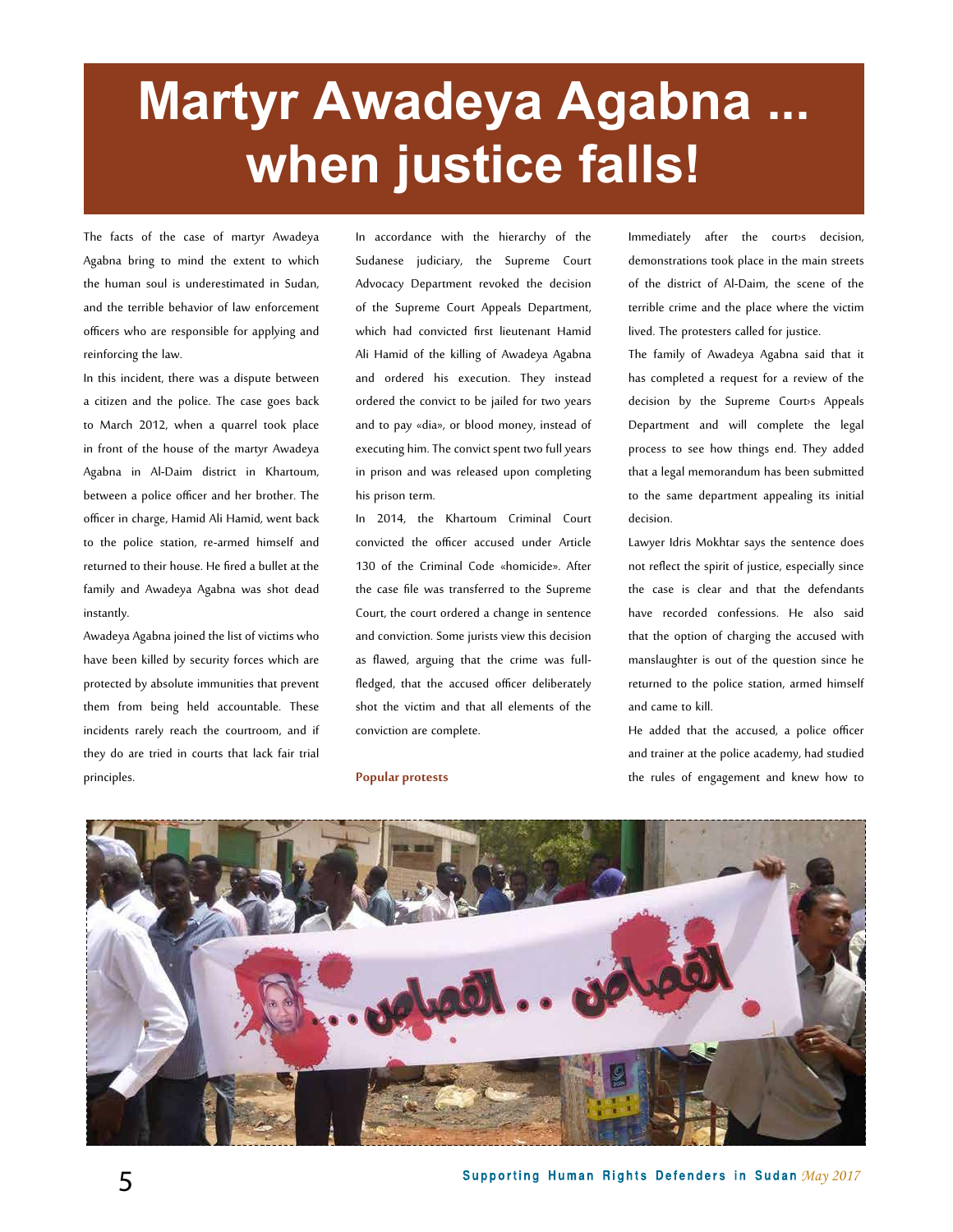use force in accordance with policy. In this case, the victim was unarmed, so even if the situation had required the use of force, he should have shot her in the leg to disable her, but he fired with intent to kill. Such a decision to release the officer gives a negative signal that police officers are immune to the law and encourages them to use force improperly.

Lawyer Ahmed Sabir said that the decision has objectively become final and there is no chance to review it except by submitting a constitutional challenge to the Constitutional Court. The court based its decision on the fact that the officer was on duty at the time and that he was newly graduated from the police college and had no experience in shooting. «This is unjustified and being a new graduate does not give him the right to shoot at civilians,» Sabir said.

Women's rights activist Tahani Abbas says the decision to commute the death penalty is a defeat for the rule of law - if it exists at all - and that this provision falls within the chain of crimes committed by formal forces against women in particular and that impunity encourages further violations of women›s rights.

«Awadeya Agabna was not the first victim of the police force. Before her, it killed Nadia Saboun through the public order police and the perpetrators were not prosecuted,» she said, adding that there are dozens of women who suffer daily from the public order law and local police chase them as a result of their

work to earn a living. Tahani explained that the martyr›s blood will not go to waste and that one day justice will be achieved, rights will be restored and that the battle of women with the regime will be successful in dropping the public order law which is specifically intended to oppress women and deprive them of their dignity.

Contradictions of the judgments in the case of Awadeya Agabna include:

• On November 2014, the Khartoum Criminal Court, headed by Judge Osama Ahmed Abdullah sentenced Lieutenant Hamid Ali Hamid to the death penalty. It also sentenced the officers accused (seven police in total) to a fine of 2,000 pounds under Article 75 of the Criminal Code (on refraining from necessary assistance to the injured).

• The interpretation of the sentence by the judge who sentenced the lieutenant was that the moral element of criminal intent was measured by the criterion of the type of instrument used and the vitality of the injured organ. The court found that the injury to the victim was in the most vital parts of the body, and considered it unjustified. They also found that the officer was not compelled to use the weapon or in a case of necessity nor proved to be a sudden provocation or sudden fight, rather the accused returned after half an hour in a disciplinary campaign, which means that he prepared for the second fight, which is clearly outside the definition of a sudden fight

which provokes an immediate reaction.

The Supreme Court overturned the death sentence imposed on Lieutenant Hamid, who was convicted of the murder of the martyr Awadeya Agabna. The conviction was amended from Article 130 (homicide) to Article 131(2) of the Criminal Code of 1991 (manslaughter) and the penalty was changed from execution to prison, and he was released. It should be noted that in Article 130, if the family chooses compensation (known as dia), then the death penalty is dropped and the accused only serves a prison sentence, while Article 131 describes manslaughter as "when the offender causes it by a criminal act on the human body without intending to cause death, and death is not a probable consequence of such act." The second clause of Article 131, which is written in the law as Article 131(2)(a) was applied to the murder of Agabna. It states that "where a public servant, or a person charged with a public service, exceeds, in good faith the limits of the power authorized thereto, believing that his act which has caused the death, is necessary for the performance of his duty."

 It is worth mentioning that the police law is similar to the National Security Act in that it gives those who belong to the agency powers and immunities. This is considered by many to be a direct cause of the widespread violations committed by members of the security and police against civilians.

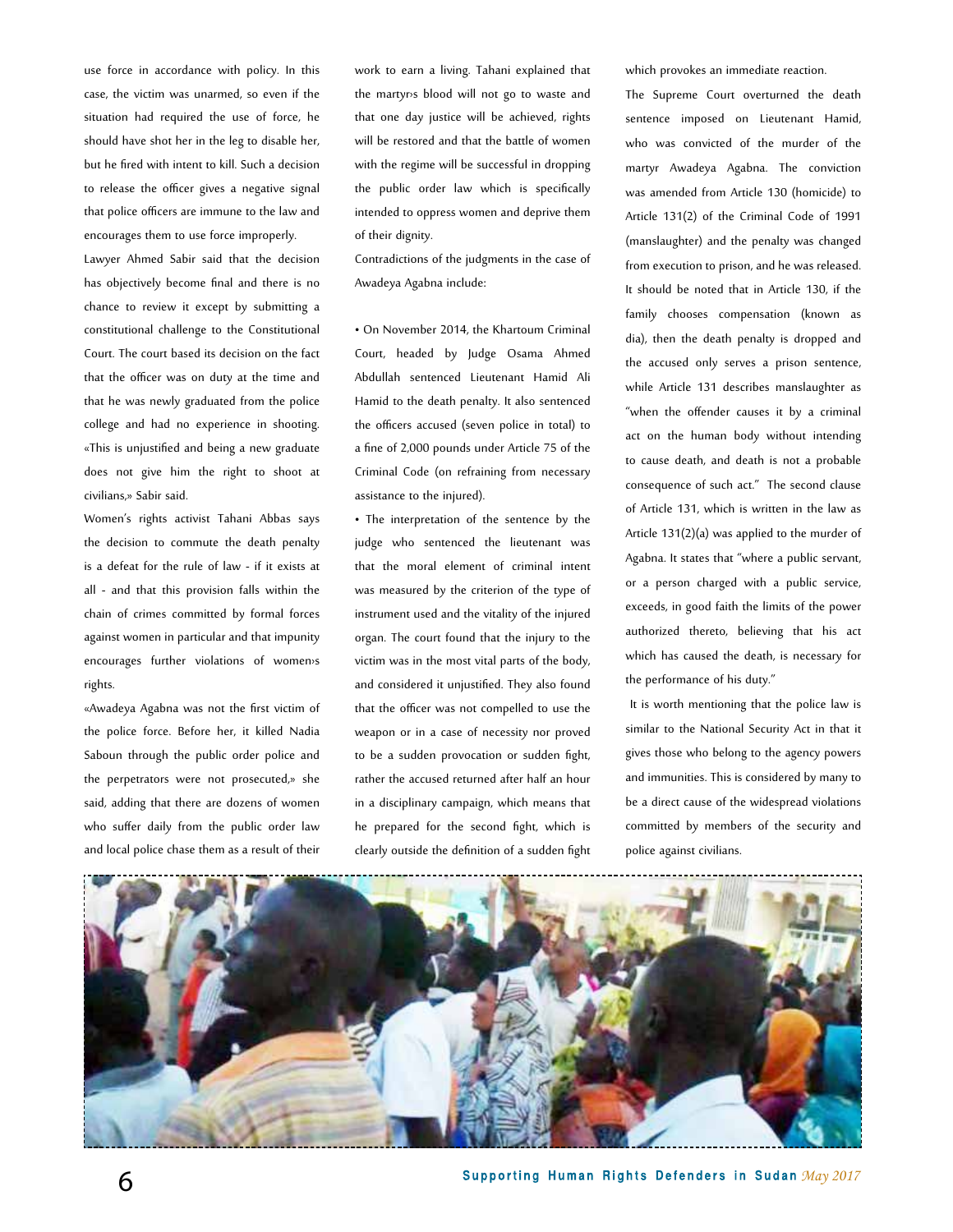### Political settlement between pressures and promises



President Omar al-Bashir has pledged to open a broad dialogue on the interim constitution, which will remain in force until a permanent constitution is agreed. Al-Bashir considered the appointment of his first vice-president, Lt. General Bakri Hassan Saleh, as prime minister as a crucial step for increasing the latter's knowledge of the state apparatus.

In an interview with the BBC, Bashir announced his intention to give up power immediately after his current term ends in 2020, describing his work as exhausting. He added that "in 2020, there will be a new president and I will become a former president."

The television interview revealed many things about the current political context in Sudan. The question that arises strongly here - through a review of the implications of the news and its timing - why did the president bring up the constitution and set a time limit until 2020 to give up the presidency? It is true that al-Bashir had previously declared that he would not run in the 2015 elections, but he did not keep his promise as he participated in the April 2015 elections. This time, he made two statements that dealt with one issue, namely the constitution and participation, while his second discussion of the issues came through the television channel then later at a press interview with a number of Sudanese

newspaper editors during his recent visit to the United Arab Emirates last February where he admitted that the presidency is exhausting. This is clear evidence of the path of settlement sponsored by the international community. For Al-Bashir›s to show his cards at this early date, confirms that there are pressures and promises to which he has responded with these urgent messages. The president›s recognition of his exhaustion and his announcement to step down three years before the scheduled date for elections in Sudan is an unexpected step from someone who has lived in the corridors of power and authority for 28 years.

Only a few days passed before the president revealed his next move and political future by appointing his first deputy and colleague in the military establishment, Bakri Hassan Saleh, as prime minister. The army is at the forefront of the influential forces in the current and future political scene that this change will signals.

It's notable here that the army has become a major presence in celebrations and carnivals and a number of its leaders have been honored (with and without reason), while the security apparatus has also become a force encircled by the president. The strange thing is the roles played by the security apparatus in many areas and the tribal and

regional affiliations of its officers. The security apparatus even toured states where they were honored, and there has been a construction boom for a number of health centers, hospitals and other establishments. The simple observer can explain that al-Bashir's close relations to the armed forces and security apparatus - as institutions that determine the destiny of the country – as an effort to exert full control. Religious forces such as the Sufis have been fully controlled by appointing the elders of these groups to the executive and legislative branches of the government and frequently flying them off to the Holy Land to perform the rituals of Hajj and Umrah (pilgrimage).

The opposition is currently scattered and resource-poor and is constrained by a number of factors including disruption and penetration by the government. All these attacks have made the opposition weak in the streets. There are three levels of opposition; the forces that are engrossed to the core in the dialogue (at the Friendship Hall), which are called the "Fakka" (small change), including the Popular Congress Party and some armed movements that broke off from the larger movements that spawned them, and some known figures whose historical support to the authoritarian regime is evident and they're called independent personalities. The other side is represented by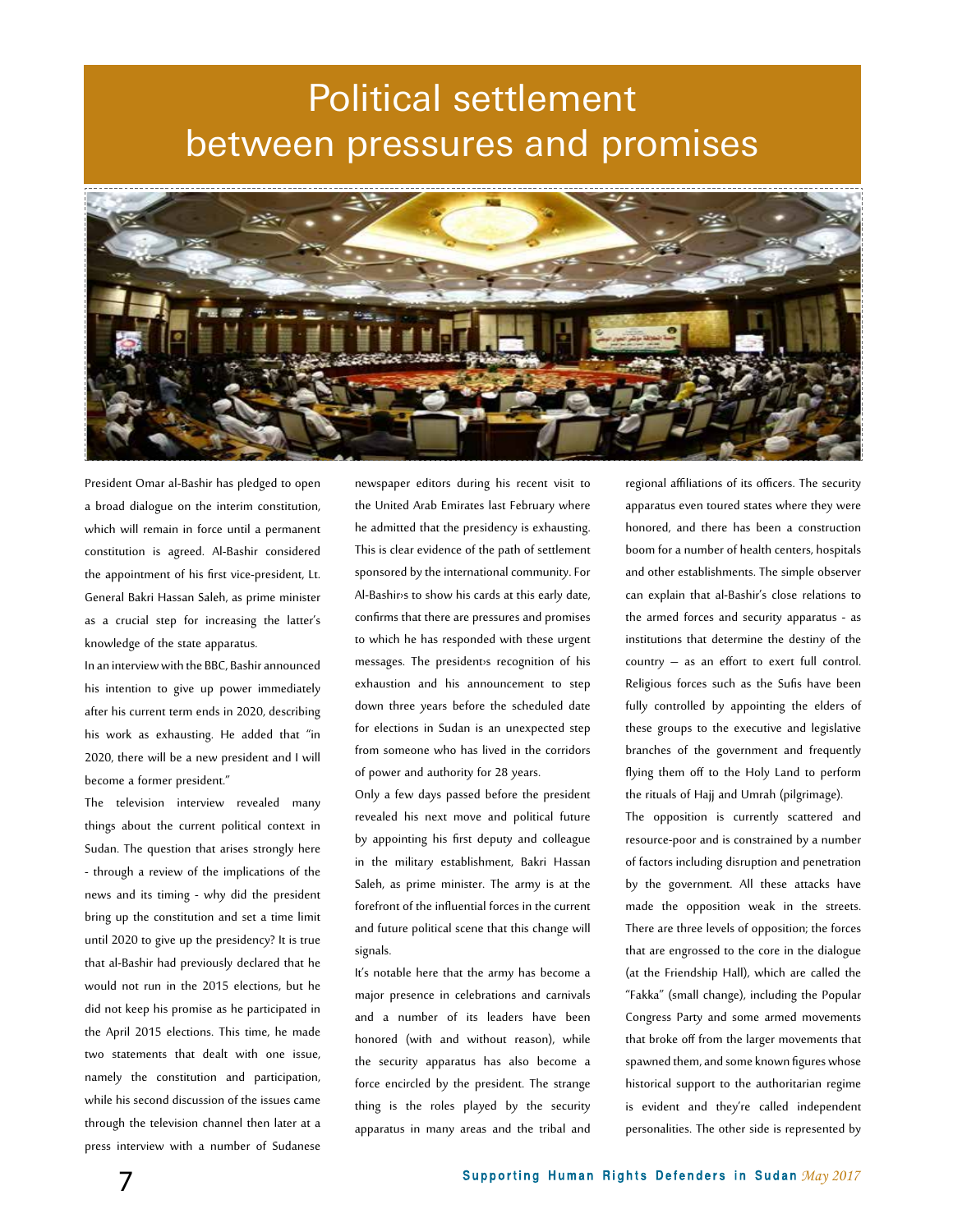the Sudan Call who are adamantly insist on the road map. The latter party is represented by the National Consensus Forces, which calls for the overthrow of the regime and requires the dialogue to produce specific demands, foremost of which is stopping the war, relieving those affected and releasing political detainees.

Bashir›s assurances during the interview and his admission of fatigue did not open channels of confidence with the opposition, which has often been bitten by the system and has become an expert in its tactics. With regards to the national dialogue at Friendship Hall, it has now become clear that the call for dialogue by the regime with some of the soft opposition forces was more likely a trick or a trap to attract the opposition as a whole than a real dialogue for real political change. The recommendations of the fake dialogue were weak; perhaps the only new aspect it brought forth was the assignment of a prime minister. Recent developments at the regional and international levels, especially the crisis of the stalemate war in Yemen, the fight against terrorism, trafficking in human beings and illegal immigration, have increased engagement with Sudan and given al-Bashir considerable foreign confidence.

#### **The Scene**

Reading the political scene in Sudan, which is at a crucial turning point of its political, economic and social structure, requires a deep consideration of the political and economic conditions as well as regional and international relations, and sensitive issues on which the regime has been basing its narrative as we have already pointed out.

We are trying to understand the background of the scene in a comprehensive manner, tying the issues to developments at the local and international levels. International forces influencing the political scene are not interested in democratic transformation and freedoms in Sudan, but are keen on maintaining the regime, with some minor modifications and patching in light of the role played by the regime in stopping illegal

immigration, terrorism and the war in Yemen. In support of this point of view, reference can be made to the press interview conducted by Al-Sudani in February with the former US envoy to Sudan, Ambassador Princeton N. Lyman. In response to a question on how Sudan can make full use of the decision to lift some US government sanction, Lehman replied, "Sudan can make the most of this decision in the long term, and this is the real test. For example, there can be no full progress on the ceasefire in Darfur, South Kordofan, and Blue Nile, and the arrival of humanitarian aid except through comprehensive peace. This cannot be done only by the government, but in cooperation with the opposition and armed movements, but if the government shows good faith and seriousness in resolving these issues, it is likely to lead to the expansion of cooperation and lifting the sanctions imposed on it."

On the other hand, the envoy said in response to a question about the Sudanese opposition which accuses US President Obama of ignoring the issues of democratization and human rights when issuing the resolution: "critics rightly believe that the agreement does not specify the conditions for democratic



transition and human rights. This is one of the weaknesses in it, and it holds the hope that Sudan will take a positive step towards greater respect for human rights and democracy. We see no path to peace in Darfur and the Two Areas without strengthening democracy and human rights, so it is in the interest of the Sudanese government to do so to refute the arguments of its critics.»

The last question to the envoy was "what is the way to achieve a settlement of the Sudanese political crisis after the failure of many previous attempts?" Lyman concluded his thoughts with: "the failure of attempts to reach agreements ending the conflicts in Sudan was mainly due to the fact that the government did not recognize the basic principles of increasing the division of power and wealth, promoting democracy and respect for human rights. All parties must bear in mind that democracy is not a zero-sum game. Power makes everyone win."

When talking about the issue of the partial lifting of sanctions by the US government and the price paid by the government, one can figure out this price through different lens. Recalling what was said by the leader in the National Congress Party and former Director of Security and Intelligence, Dr. Qutb Mahdi, who warned the ruling party from the foggy visions towards the future, which he said could hit it (the ruling party) and end its legitimacy. Qutb expected Bakri Hassan Saleh, the first deputy and prime minister of President al-Bashir to succeed him. For his part, Al-Sadiq al-Mahdi asked in his interview with Al-Tayar newspaper about the price paid for lifting the sanctions from the Bashir regime and questioned Israel's role in the process.

#### **The Constitution**

The second issue that appeared suddenly and without any introduction on the Sudanese political scene is the issue of the constitution. We will try to dissect this issue through this analysis and follow this analysis through to figure out the objective of this plan. The plan, which was developed slowly, and has many supporting it, including external forces including America at the forefront, alongside the United Arab Emirates and Saudi Arabia. The justification articulated by these forces is that they are preserving Sudan - represented by its current regime - in harmony and away from chaos and collapse - after major amendments that ensure the implementation of the plan without political obstacles or ideological objections.

The first of these was to jump over the road map and talk about a permanent constitution for the country. This talk came from Mbeki,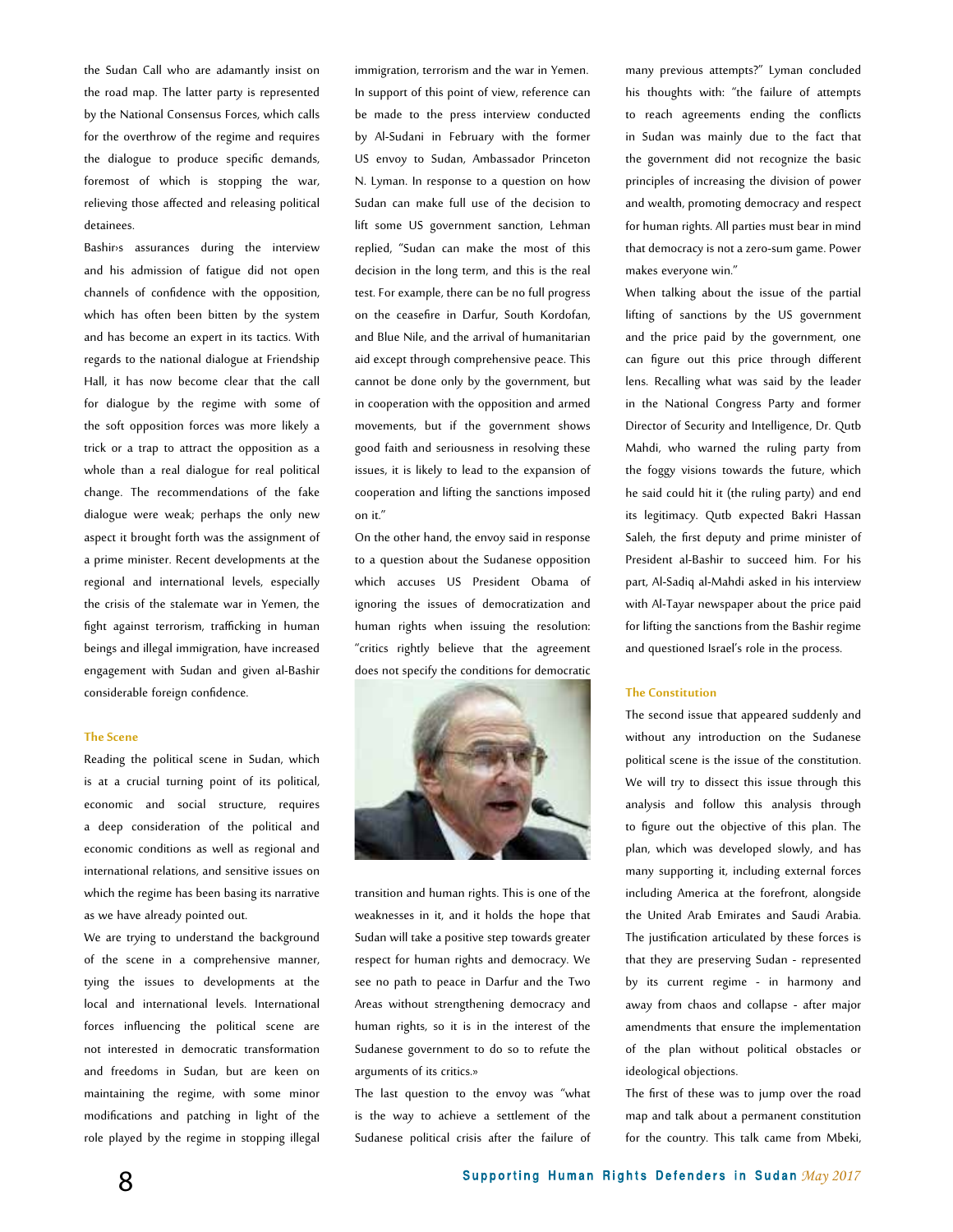the spiritual father of the road map. Later, the Troika supported the trend stating "the government of Sudan must now provide an environment that encourages freedom of expression, and the political participation of both the armed and non-armed opposition." Before that, Imam al-Sadiq al-Mahdi had addressed the issue of the constitution during his last return to Sudan in January. He stressed the need to end the wars and build a just peace and a transitional national rule that would continue to ensure public freedoms until the finalization of the permanent national constitution; which is to be crafted by democratic means open to all political forces and not dominated by a single political force. It seems that this leap to the stage of the constitution writing is a clear violation of the road map, one of whose objectives is for all the signatories to sit in a preliminary meeting, and engage in negotiations to solve other key problems to set the stage for drafting a permanent constitution.

Within the National Assembly in Omdurman, Professor Badriya Sulaiman continues to craft constitutional amendments to the needs of the system. Amendments to freedoms go on to maintain the security apparatus in its current form without modification or reduction.

Mbeki is expected to arrive in Khartoum soon to continue the dialogue on peace and democratization. But Mbeki, who postponed his visit to the Sudanese capital last week, did not mention the obstacles to the roadmap or urge the government to implement its requirements. He raised the issue of agreement on the permanent constitution and urged the opposition to participate in the proposed consensus government and the dialogue on the permanent constitution. It is as if he wanted to overcome the provisions of the roadmap of creating a conducive atmosphere and a preparatory meeting to agree on controversial procedural issues by engaging directly with issues of a permanent constitution that have not been raised before. It is clear that there have been changes at the regional and international levels that have supported the position of the government and placed it in

the position of a strategic ally of international and Arab forces currently involved in serious conflicts. This has improved Sudan's position and brought it and regional and international allies closer, making it feel that it can impose its agenda on the negotiated solution.

#### **Economy**

This month, a government report revealed the deficit in the country›s foreign trade balance reached 5.2 billion dollars in 2016 while the total imports were valued at 8.3 billion dollars. These figures point to a significant trade deficit. In a related context, the head of the economic sector of the National Congress Party, Dr. Hassan Ahmed Taha, revealed that the size of external debt had increased to 50 billion dollars. For his part, economist Dr. Abdullah Al-Ramadi said the Sudanese economy suffers from malformation and distortions because of bad policies, and suffers from deficits in the system of governance. Government spending burdens the economy and causes a budget deficit which has made the financial sector scrape to find financial resources, sometimes resorting to removing subsidies and increasing fees and taxes. This is in addition to the suffering of the Sudanese economy from corruption and rampant bribes among government workers.

In November 2016, the regime adopted economic measures to counter its deficit and economic failure by resorting, as usual, to the citizen›s pocket and strength, enforcing increases in the prices of some basic goods and services. Segments of the Sudanese people rejected these resolutions and a civil disobedience strike was announced on November 27 and December 19. The civil disobedience process was a milestone in the resistance to the regime.

#### **Conclusion**

The political settlement train, which is expected to set off following the arrival of Mbeki to Khartoum and his meeting with the relevant authorities, will be supplemented by other regional files. The regime will settle as it is surrounded by economic crisis and its failure

to resolve the armed opposition militarily as well as its political failure for three decades and the differences within its body. The opposition, both armed and civilian, will also see some of its factions engage in political negotiations due to the political indicators related to the Sudanese crisis and various developments, especially regionally and internationally and the partial lifting of US sanctions. What makes us more likely to assume these expectations of all parties is their inability to resolve the battle militarily, so the path of war leaves little hope on the horizon. This leaves them with no choice but to settle the matter through political negotiation. While some political forces will continue to call for the overthrow of the regime, a negotiated settlement will not be easy to achieve as each party will present impossible conditions in terms of achieving its goals through dialogue and negotiation away from costly and destructive war.

The second factor that favors a political settlement is the completion of US-European coordination with the African mechanism to support negotiations, which is pressing for all parties to accept the negotiated option. The US-European consensus with neighboring countries (Uganda, South Sudan, Ethiopia and Chad) to resolve the Sudanese crisis by political means will affect regional settlements in other files. What we can say is that the political settlement train that will be launched in Sudan will continue to have an impact on other regional files.

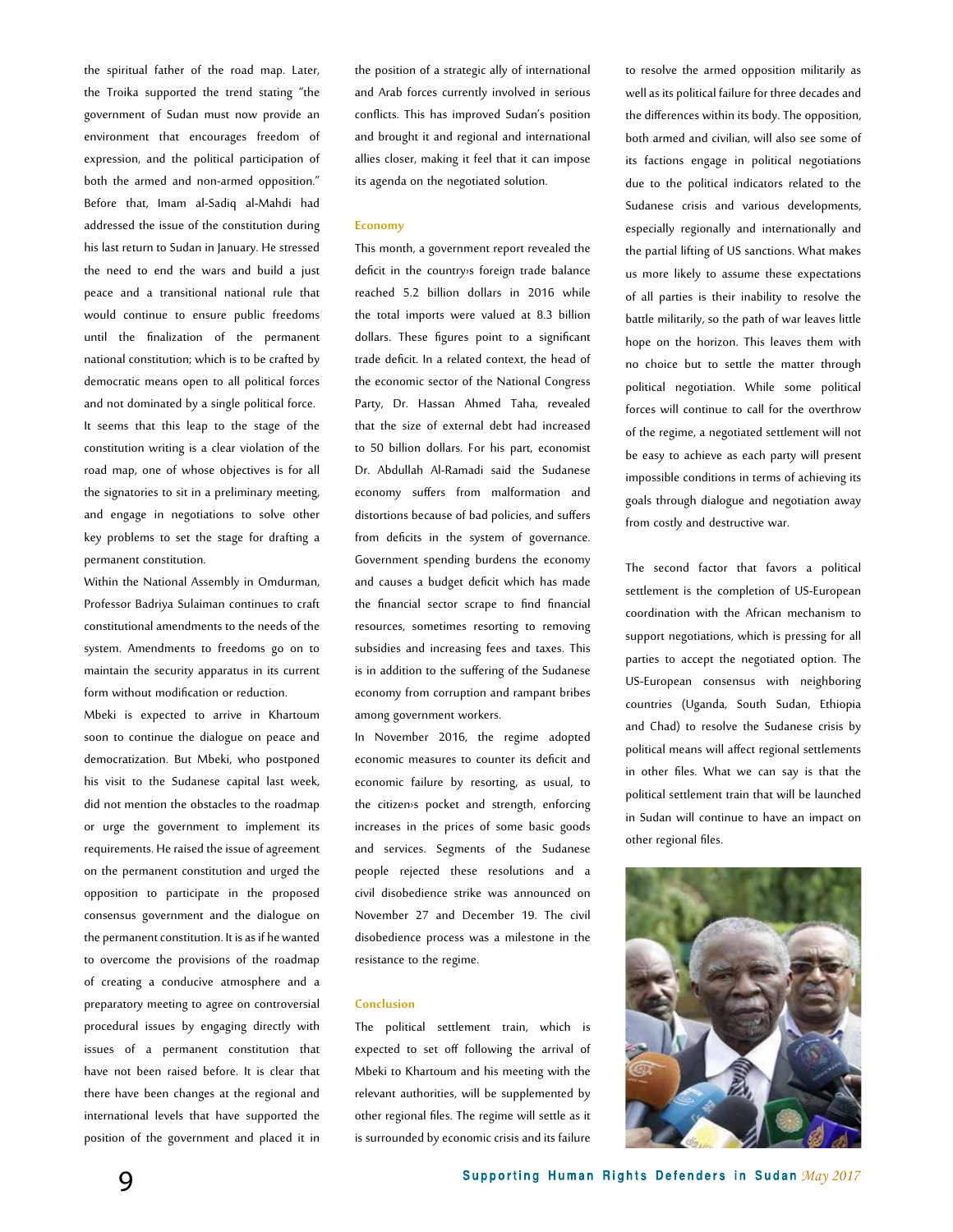### **NEWS**

## The "Public Order" Whipped 15,000 Women in a Single Year

Khartoum, April 18, 2017

15,000 women were whipped last year in Sudan and 54,000 police reports were filed against women in accordance with the "Public Order" law. This was publicized by Dr. Ihsan Fagieri, coordinator of the "No to Women's Oppression" Initiative, who adds that the accusations included arbitrary arrests against female human rights defenders, in addition to verbal and physical violence. Fagieri also pointed out that the women most affected by these degradations and violations are those working in the informal sector and students. "Article 152 of Sudan's Criminal Code of 1991 is deliberately targeted at women wherever they are, it>s titled: 'Materials and Expositions Contrary to Public Morals,' – the article states that: 'Whoever makes, portrays or possesses any materials contrary to public morals or circulates the same, shall be punished with imprisonment for a term which may not exceed one month or with flogging which may not exceed forty lashes and shall also be liable to fine'," said Fagieri.

Furthermore, the "No to Women's Oppression" Initiative prepared and organized a creative festival, to be held at Ahfad University on Thursday, April 16. Little did they know that the national security service would delay, and eventually cancel, the event, but it was later held at the National Umma Party's house, on Sunday, April 18. Fagieri stated that this festival is aimed at using cultural creativity to fight systemic policies aimed at degrading women through an extremist religious ideology which enforces the public order law, a law that deducts and detracts from the dignity and the value of women and their human rights. The festival included a musical segment and poetry reading by Sabah Sanhouri and Sarah Al-Jack, a film screening, a women's football match between the Al-Tahaddi and Ahfad teams, and a play presented by the initiative to capture and project to the audience the ways in which the public order law violates the personal freedom of women and men. The event was concluded by the great singer Abu-Araki Al-Bakheet, singing a new song that



he composed and dedicated to the "No to Women's Oppression" Initiative.

It is important to point out that the "No to Women's Oppression" Initiative was established in 2009 and it specializes in the field of fighting violence and discrimination against Sudanese women.

### **National Security Assaults a Citizen and the People of Al-Leera Burn the Offices of National Security**

South Kordofan, April 15, 2017

On the morning of Friday April 15, 2017, citizens of the city of Al-Leera in the state of South Kordofan burned the offices of the National Security and Intelligence Services and two of its vehicles as an act of protest against the national security torturing a citizen

of the city. A witness, who preferred to remain anonymous, stated that "four national security personnel assaulted Abdallah Al-Tabaq inside the national security buildings; he was quickly transported to Khartoum to receive treatment as he was badly injured." The witness further revealed that on Thursday night, Abdallah found a national security officer inside his

house without any justification – resulting in a clash between the two. The national security officer headed to the national security headquarters, only to return to Abdallah's house with four of his associates. They forcibly took him away to their office in the city, assaulted and tortured him.